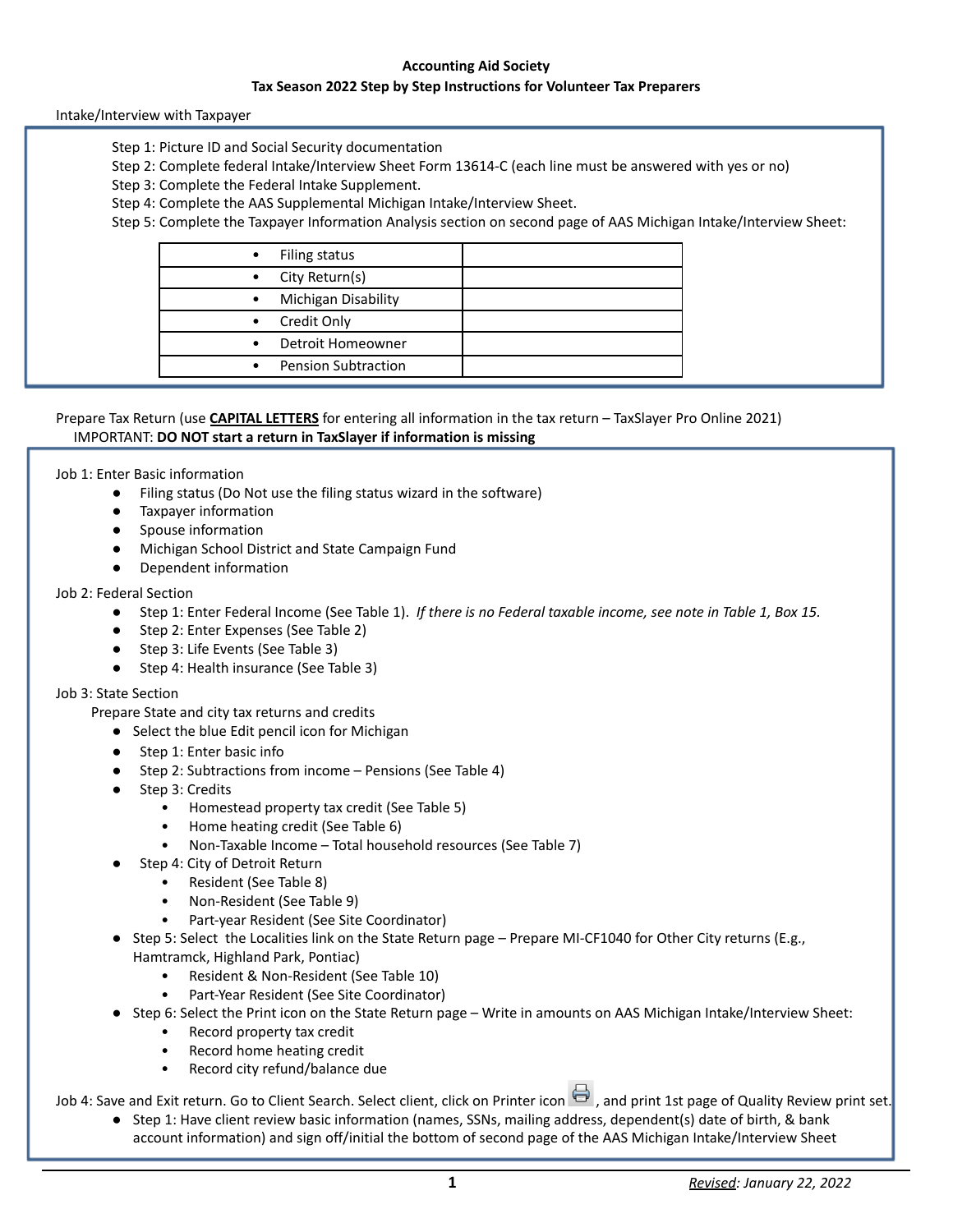## Job 5: E-File page

- Step 1: Select Federal Return type
- Step 2: Enter client email address if provided (see page 3 of federal Intake/Interview Sheet)
- Step 3: Select State Return type
- Step 4: Taxpayer Bank Account Information If direct deposit, buying U.S. Savings Bond(s), and/or splitting federal refund
- Step 5: Consent and Disclose: Global Carryforward
- Step 6: Consent and Disclose: Relational Office
- Step 7: Questions
- Step 8: Custom Credits

### Quality Review and E-signature

- Step 1: Ask a qualified person to review the return. Stay with the client and reviewer during this process.
- Step 2: Reviewer prints return. When retrieving the print job, make sure it's complete; include a Client Letter.
- Step 3: Review the entire tax return with the taxpayer.
- Step 4: Have the client sign Form 8879. Staple all forms, and return all client documents in an IRS client envelope.
- Step 5: If returns must be paper, provide extra copies for mailing, along with white mailing envelopes.

### **Software Hints**

▪ If prompted, always choose "ENTER MYSELF"

## **Job 1 – Starting a New Return and Entering Basic Information**

- Enter Social Security number (Do **not** select a Taxpayer Profile)
- If "Pulling Prior Year Data" appears:
	- o Review items that will be pulled forward and uncheck any items no longer applicable
	- o Select "Yes, Import My Data" (**ALWAYS** make this selection)
- Filing Status See Analysis section on second page of AAS Supplemental Intake/Interview Sheet. Determined by reviewing Part I (Personal Information) and Part II (Marital Status & Household Information) of the federal intake sheet, and interview with the client. Refer to Pub 4012 and Pub 17. Note: Do **Not** use the filing status wizard in TaxSlayer.
- Personal Information:
	- o Occupation The field can be left blank if taxpayer/spouse doesn't have, or does not wish to list, an occupation
	- o Checkboxes Much of the information can be found on page 1 and on page 3 (Presidential Election Campaign Fund) of the Intake/Interview Sheet.
	- o Resident State If taxpayer was a part-year or nonresident of Michigan in the tax year, select None
	- Michigan Return (these two items should be recorded on the Michigan Intake/Interview Sheet, AAS Part I).
		- o School District Select the school district where taxpayer lived as of 12/31/2021
		- o State Campaign Fund
- Dependent/Qualifying Person If applicable, enter information and mark applicable checkboxes (determined by reviewing Part II, Marital Status and Household Information, #2, of federal Intake/Interview Sheet)

### **Correlation between the Intake/Interview Sheets and these Step by Step Instructions**

- For most of the tables on the subsequent pages, the first column references the section and line number of the Intake/Interview Sheet which you must reference to determine if an entry is needed in the software
- If the answer is "Yes" on the intake sheet or there is information written on an intake sheet line, follow the instruction written in the table.

# **\*\*\* See Tables and Instructions below. Refer to the Scope of Service chart and instruction pages in Pub 4012, Volunteer Resource Guide, if in doubt about an item being in scope for VITA. \*\*\***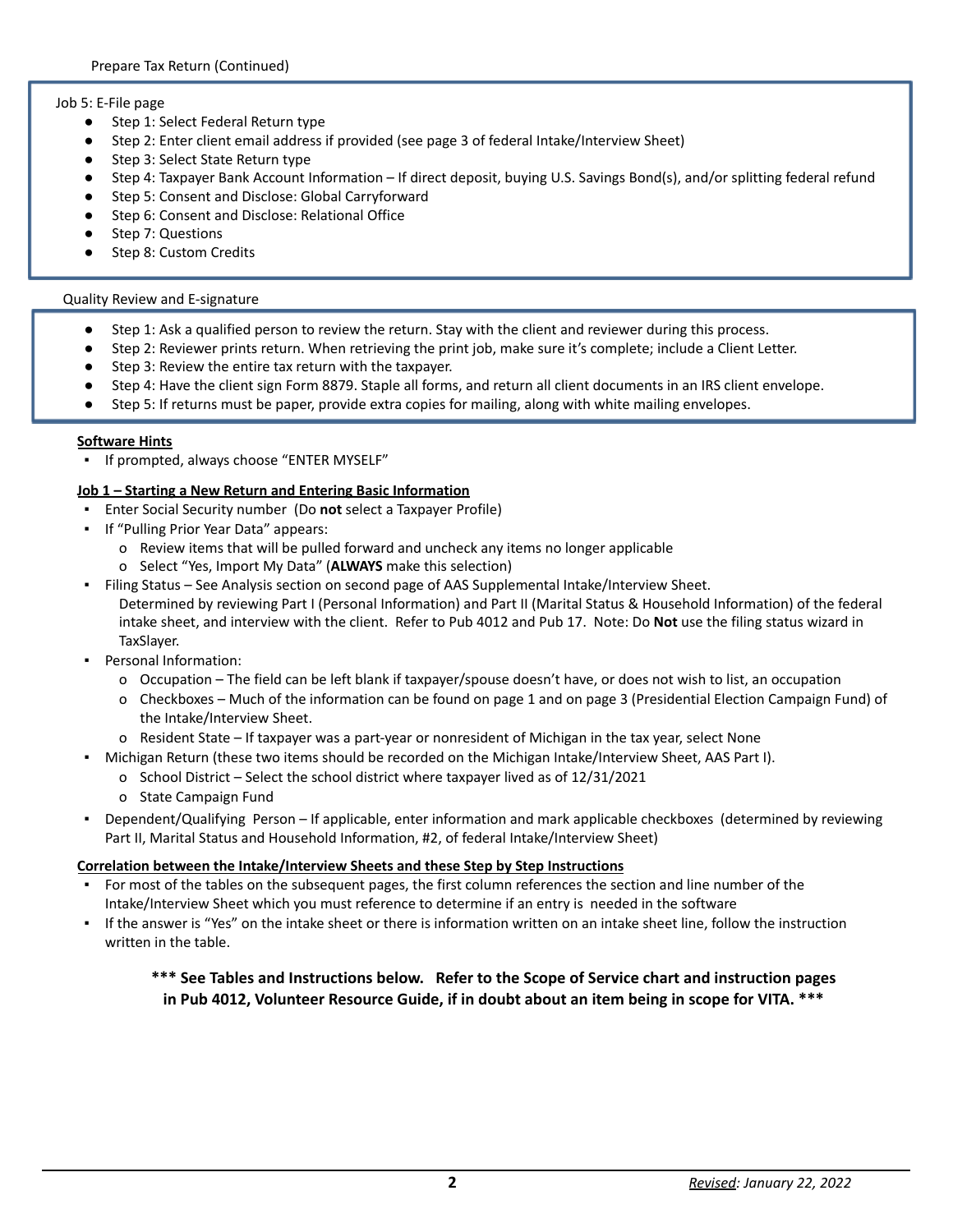| 2021 TABLE 1 - Income (See Part III on page 2 of Federal Intake/Interview Sheet)               |                       |                                                           |                                                                                             |                                                                                       |
|------------------------------------------------------------------------------------------------|-----------------------|-----------------------------------------------------------|---------------------------------------------------------------------------------------------|---------------------------------------------------------------------------------------|
| Intake/Interview Sheet, Part III                                                               | <b>Advanced/Basic</b> | <b>Source Document</b>                                    | <b>Where in TaxSlayer (Page)</b>                                                            | Pub 4012 Reference                                                                    |
| 1. Wages                                                                                       | В                     | $W-2$                                                     | $Income > W-2$                                                                              | D-4 thru 6                                                                            |
| 2. Tip Income                                                                                  | А                     | W-2 / Client Records                                      | $Income > W-2$                                                                              | <b>Consult Site Coordinator</b>                                                       |
| 3. Scholarships<br>(received by taxpayer<br>or spouse, not<br>dependents)                      | В                     | 1098-T, W-2                                               | Income > Less Common Income ><br>Other Compensation > Scholarships<br>and Grants            | $D-3, J-1$<br>(Determine taxable & tax<br>free portions. See the Site<br>Coordinator) |
| 4. Interest/Dividends                                                                          | В                     | 1099-INT / 1099-DIV                                       | Income > Form 1099-INT/1099-DIV ><br>Interest or Dividend Income                            | D-8 through 13                                                                        |
| 5. State/Local Income Tax Refund<br>( <b>Only if</b> client itemized<br>deductions last year.) | В                     | 1099-G                                                    | Income > Form 1099-G Box 2                                                                  | $D-14$                                                                                |
| 6. Alimony Income                                                                              | В                     | <b>Client Records</b>                                     | Income > Alimony Received                                                                   | $D-3, E-9$                                                                            |
|                                                                                                |                       | 1099-NEC (Box 1), Cash                                    | Income > 1099-NEC,<br>Create Schedule C                                                     |                                                                                       |
| 7. Self-Employment income                                                                      | Α                     | 1099-K                                                    | Income > Form 1099-K,<br>Enter Schedule C                                                   | D-15 through 19                                                                       |
| 8. Cash/Check Payments                                                                         | Α                     | <b>Client Records</b>                                     | Income > Schedule C                                                                         | $D-18$                                                                                |
| 9. Income (or loss) from the sale of<br>Stocks, Bonds or Real Estate                           | А                     | 1099-B<br>1099-S                                          | Income > Schedule D (Form 1040) ><br>Capital Gains and Loss Items<br>(See Site Coordinator) | D-23 through D-32                                                                     |
| 10. Disability income                                                                          | В                     | 1099-R                                                    | Income > Form 1099-R / RRB, SSA ><br>Add or Edit a 1099-R                                   | D-33 through D-45<br>(If 1099-R has code 3 in Box 7,<br>see pages D-38)               |
|                                                                                                |                       | $W-2$<br>1099-R                                           | $Income > W-2$                                                                              |                                                                                       |
| 11. Retirement income or payments<br>from Pensions, Annuities, and/or<br><b>IRA</b>            | В<br>See Note 1       | • code 1 and 7 only<br>• (other: see site<br>coordinator) | Income > Form 1099-R / RRB, $SSA$ ><br>Add or Edit a 1099-R                                 | D-33 through D-45                                                                     |
| <b>Railroad Retirement</b><br>Benefits (Tier 2, Green form)                                    | А                     | RRB-1099-R                                                | Income > Form 1099-R / RRB, SSA ><br>RRB-1099-R                                             | See Note 1<br>D-45, D-46                                                              |
| 12. Unemployment Compensation                                                                  | В                     | 1099-G                                                    | Income > Form 1099-G Box 1 > Add<br>or Edit a 1099-G                                        | $D-3$                                                                                 |
| 13. Social Security Benefits                                                                   | B                     | SSA-1099                                                  | Income Form 1099-R / RRB, SSA ><br>Social Security Benefits/RRB-1099                        | $D-46 - 47$                                                                           |
| <b>Railroad Retirement</b><br>Benefits (Tier 1, Blue form)                                     | Α                     | RRB-1099                                                  | Income Form 1099-R / RRB, SSA<br>> Social Security Benefits/RRB-1099                        | $D-45 - 46$                                                                           |
| 14. Income (or loss) from Rental<br>Property                                                   | M                     | 1099-MISC (Box 1)                                         | In scope only for active duty military<br>- See site coordinator                            | $D-51 - 52$                                                                           |
| 15. Other Income                                                                               |                       | 1099-MISC                                                 | $Income > 1099-MISC$                                                                        | $D-53 - 54$                                                                           |
| <b>Gambling Winnings</b>                                                                       |                       | $W-2G$                                                    | Income > Less Common Income ><br>Gambling Winnings Form W-2G                                | $D-53$                                                                                |
| Jury Duty                                                                                      | В                     | <b>Client Records</b>                                     | Income > Less Common Income ><br>Other Income Not Reported<br>Elsewhere                     | $D-53, E-1$                                                                           |
| Sched K-1<br>Royalties<br>Foreign income                                                       |                       | $K-1$<br>1099-MISC, Box 2                                 | Consult Site Coordinator                                                                    | D-48 through D-50<br>$D-51 - 52$                                                      |
| (Michigan Credit Only Returns,<br>if AGI is zero)                                              |                       | None                                                      | Income > Less Common Income ><br>Other Income Not Reported Elsewhere                        | Enter "E-file MI Credits"<br>\$1.00                                                   |

**Note 1:** Form 1099-R, Box 7 codes 5,6,8, & 9 and A,E,J,K,N,P,R,T,U, & W are **Out of Scope**. Form 1099-R, Box 7 with code 3 (Disability) may require special handling. Any Form 1099-R with a "blank" amount in Box 2a, Taxable amount – requires Advanced certification.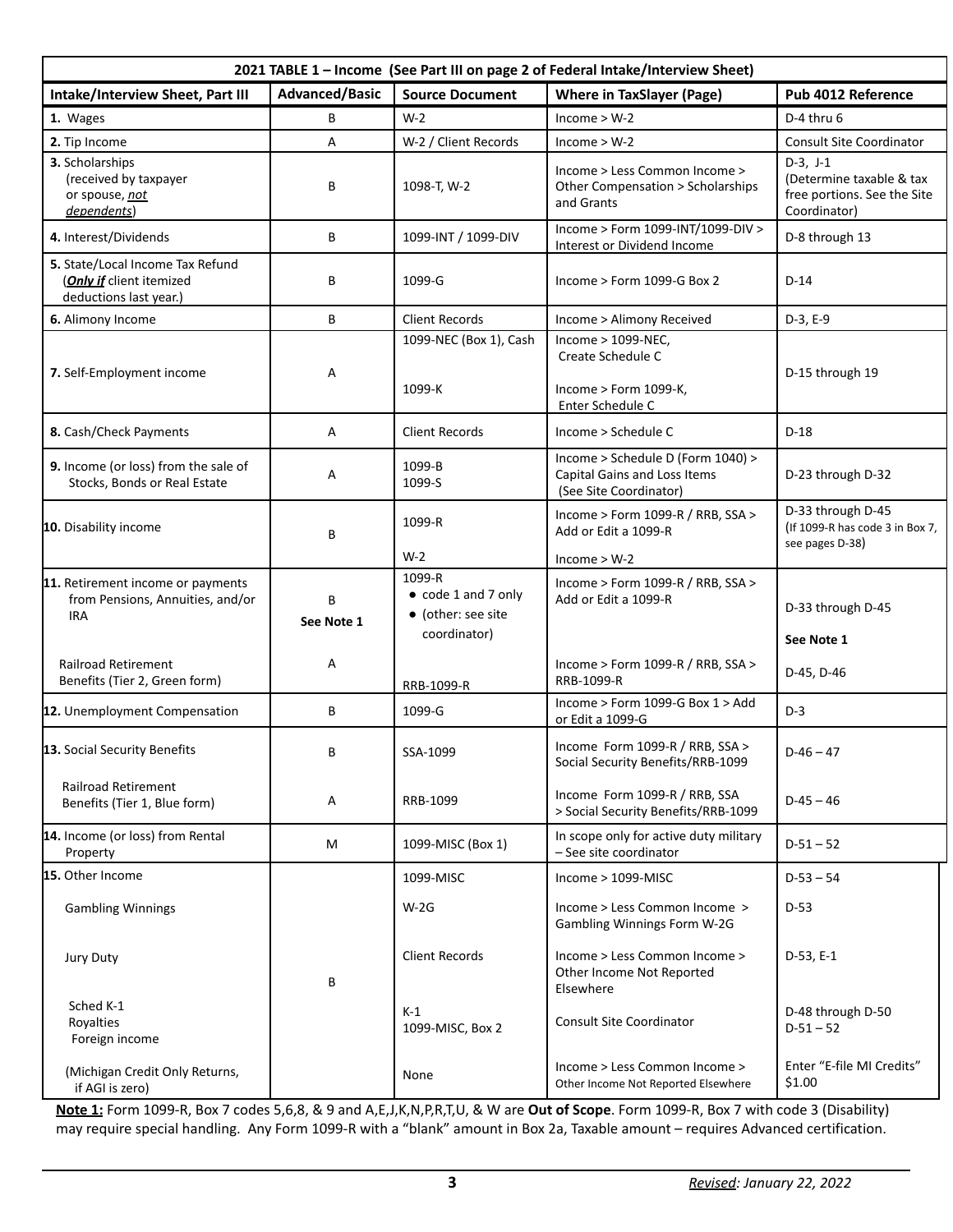| 2021 TABLE 2 - Expenses (See Part IV on page 2 of Federal Intake/Interview Sheet)       |                       |                                                  |                                                                                             |                                                                              |
|-----------------------------------------------------------------------------------------|-----------------------|--------------------------------------------------|---------------------------------------------------------------------------------------------|------------------------------------------------------------------------------|
| Intake/Interview Sheet, Part IV                                                         | <b>Advanced/Basic</b> | <b>Source Document</b>                           | <b>Where in TaxSlayer (Page)</b>                                                            | Pub 4012 Reference                                                           |
| 1. Alimony                                                                              | B                     | <b>Client Records</b>                            | Deductions > Adjustments ><br><b>Alimony Paid</b>                                           | $E-1$ & $E-9$                                                                |
|                                                                                         | B                     | W-2, Box 12-14                                   | No Action: entered on W-2<br>Income                                                         |                                                                              |
| 2. Contributions to a<br><b>Retirement Account</b>                                      | Α                     | $5498 - IRA$                                     | Deductions > Adjustments > IRA<br>Deduction                                                 | E-10 TaxSlayer Hint                                                          |
|                                                                                         | B                     | 5498 - Roth IRA                                  | Deductions > Credits Menu ><br>Retirement Savings Credit Form<br>8880                       | G-15 through G-17                                                            |
| 3. College or post-secondary                                                            |                       | 1098-T / Student                                 | Deductions > Credits Menu ><br><b>Education Credits Form 1098-T</b>                         | Section J                                                                    |
| <b>Educational Expenses</b>                                                             | B                     | <b>Account Statement</b>                         | or<br>Deductions > Adjustments ><br>Tuition and Fees Deduction                              | (no longer available)                                                        |
| 4. Deductions - Make entries<br><b>ONLY</b> if taxpayer will be<br>itemizing deductions |                       |                                                  |                                                                                             |                                                                              |
| - Medical & Dental Expenses<br>(including insurance prems.)                             | Α                     | <b>Client Records</b>                            | Deductions > Itemized<br>Deductions > Medical and Dental<br>Expenses (no pre-tax premiums)  | $F-5 - F-6$                                                                  |
| - Home Mortgage Interest                                                                | Α                     | 1098                                             | Deductions > Itemized<br>Deductions > Mortgage Interest<br>and Expenses                     | $F-9$                                                                        |
| - Taxes (Real Estate/Personal<br>Property/Sales)                                        | Α                     | Property Tax<br>Bill/Auto<br>Registration        | Deductions > Itemized<br>Deductions > Taxes You Paid                                        | $F - 7 - F - 8$                                                              |
| - Charitable Contributions                                                              | Α                     | <b>Client Records</b><br>(Receipts or<br>Letter) | Deductions > Itemized<br>Deductions > Gifts to Charity ><br>Cash / Non-Cash (\$500 or less) | F-10, see Note<br>regarding cash<br>donation deduction<br>without itemizing. |
| 5. Child or Dependent<br>Care Expenses                                                  | $\sf B$               | Daycare Statement                                | Deductions > Credits Menu ><br>Child Care Credit Form 2441<br>(Complete Steps 1,2,3)        | G-10 through G-14                                                            |
| 6. Educator Expenses                                                                    | B                     | <b>Client Records</b><br>(max. \$250)            | Deductions > Adjustments ><br><b>Educator Expenses</b>                                      | $E-4$                                                                        |
| 7. Self-Employment<br>Expenses                                                          | Α                     | <b>Client Records</b>                            | Income > Schedule C                                                                         | D-20 through D-22,<br>see also E-5.                                          |
| 8. Student Loan Interest                                                                | B                     | 1098-E                                           | Deductions > Adjustments ><br>Student Loan Interest Deduction                               | $E-11$                                                                       |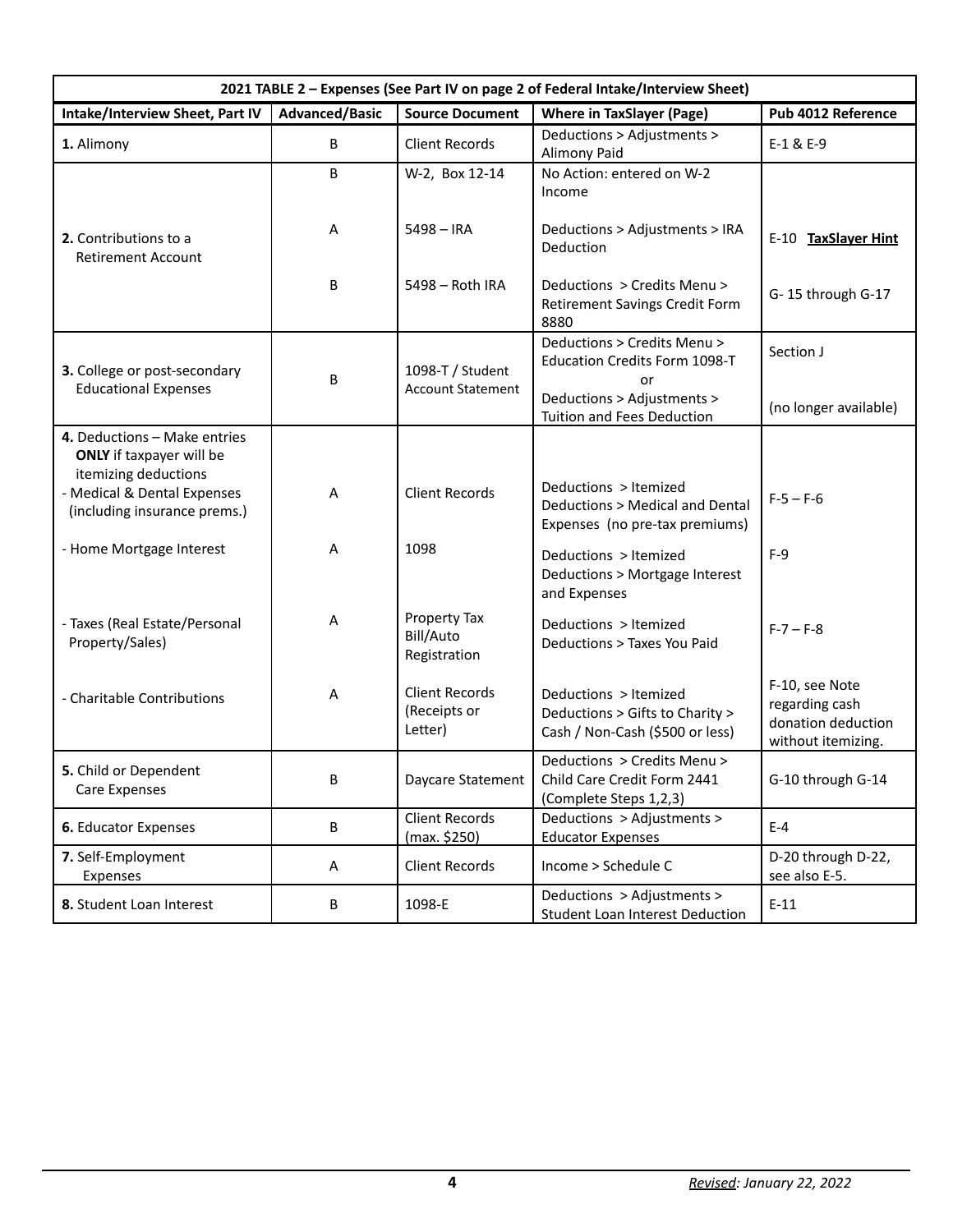| 2021 TABLE 3 - Life Events (See Part V on page 2 of Federal Intake/Interview Sheet)                                       |                       |                                                      |                                                                                                                                            |                                                                  |
|---------------------------------------------------------------------------------------------------------------------------|-----------------------|------------------------------------------------------|--------------------------------------------------------------------------------------------------------------------------------------------|------------------------------------------------------------------|
| Intake/Interview Sheet, Part V                                                                                            | <b>Advanced/Basic</b> | <b>Source Document</b>                               | <b>Where in TaxSlayer (Page)</b>                                                                                                           | Pub 4012 Reference                                               |
| 1. Health Savings<br>Account                                                                                              | A                     | W-2, Box 12, Code W<br>5498-SA / 1099-SA             | Deductions >Adjustments > Health<br>Savings Account Form 8889                                                                              | E-6 through E-8                                                  |
| 2. Cancellation of Debt<br>--Credit Card<br>--Mortgage Debt and/or<br>Home Foreclosure                                    | A                     | 1099-C/1099-A                                        | Income > Less Common Income ><br>Cancellation of Debt Form 1099-C,<br><b>Form 982</b>                                                      | D-60 through D-62<br>Ext-1 through Ext-5<br>See Site Coordinator |
| 3. Adopt a Child                                                                                                          | A                     | <b>Client Records</b>                                | See Site Coordinator (Out of scope:<br>Form W-2, Box 12-Code T,<br>Adoption benefits and Form 8839,<br><b>Qualified Adoption Expenses)</b> | See Site Coordinator                                             |
| 4. Have Earned Income Credit,<br>Child Tax Credit, or American<br><b>Opportunity Credit</b><br>Disallowed in a Prior Year | B                     | Client Records,<br>Letter from IRS                   | Deductions > Credits Menu ><br>Claiming Refundable Credits after<br>Disallowance Form 8862                                                 | $1-6$                                                            |
| 5. Purchase and install energy-<br>efficient home items                                                                   | A                     | <b>Client Records</b>                                | Deductions > Credits > Residential<br>Energy Credit Form 5695                                                                              | Ext-6, G-1                                                       |
| 6. Received the First Time<br>Homebuyers Credit in<br>2008                                                                | Α                     | <b>Client Records</b><br>Prior Tax Return<br>irs.gov | Other Taxes > First-Time<br>Homebuyer Repayment Form 5405                                                                                  | $H-2$                                                            |
| <b>7.</b> Make Estimated Tax<br>Payments or Apply<br>Prior Year Refund                                                    | В                     | <b>Client Records</b><br>Prior Tax Return            | Payments and Estimates<br><b>Federal Estimated</b><br>Payments for 2021<br><b>State Estimated Payments</b>                                 | $K-18$                                                           |
| 8. Capital Loss Carryover                                                                                                 | A                     | Prior Tax Return                                     | Income - Schedule D (Form 1040)<br>> Other Capital Gains Data                                                                              | 15, D-23, N-7                                                    |
| 9. Have health coverage<br>through the Marketplace                                                                        | A                     | 1095-A                                               | Healthcare Insurance<br>Questionnaire                                                                                                      | $F-6$ ,<br>H-12 through H-25                                     |
| 10. Receive an Economic<br>Impact Payment in 2021                                                                         | B                     | <b>Client Records</b>                                | <b>Basic Information/ Recovery</b><br><b>Rebate Credit</b>                                                                                 | $H-8$                                                            |

**IMPORTANT:** After entries were made from Tables 1 - 3 (or if there were no entries made), additional entries may be needed:

- If AGI is \$0 (To see amount of AGI, look at top right side of screen in TaxSlayer) and client is filing a Michigan property tax credit and/or home heating credit, a Michigan credit-only return: :
	- o Go to: Income > Less Common Income > Other Income Not Reported Elsewhere Enter \$1 and describe it as "E-file MI credits"
- If the taxpayer, spouse, and/or dependent has been issued an **Identity Protection PIN** (See Part I, line 11 on page 1 of the federal Intake/Interview Sheet):
	- o The individual should have received Notice CP01A from the IRS that shows the Identity Protection PIN (IP PIN) to be used for the 2022 filing season for returns of any tax year.
	- o Go to: Federal Section > Miscellaneous Forms > IRS Identification PIN and enter the IP PIN for tax season 2022. (Reference pages P-2 – P-3 in Pub 4012)
- **Injured Spouse** Form 8379 located in Federal > Miscellaneous forms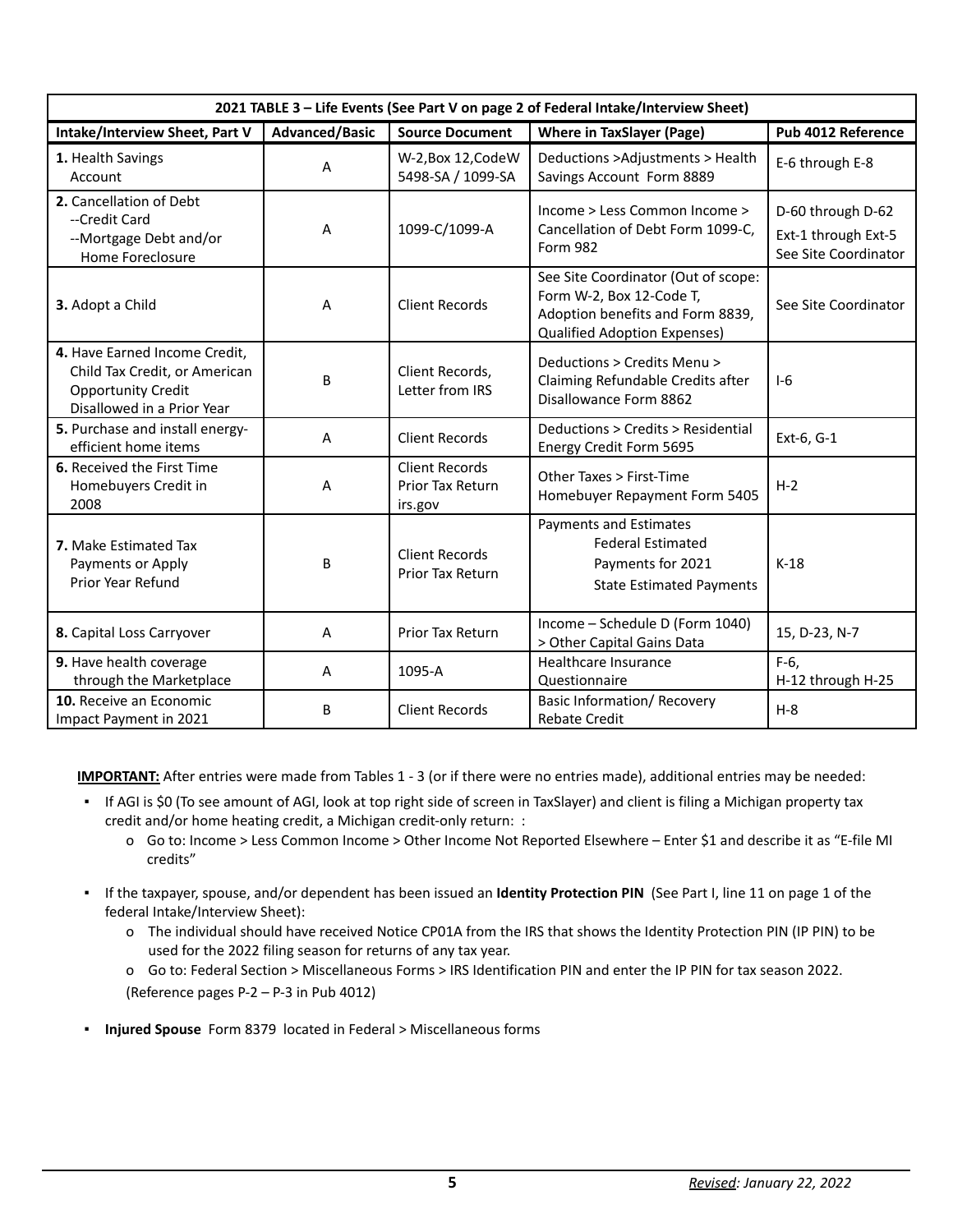# **STATE RETURN**

On the State Return page, select the blue Edit pencil icon for Michigan

- 1. **BASIC INFORMATION** Begin or Edit this section and complete the following fields as needed:
	- NOTES: For 1.b. through 1.e. below, refer to AAS Part I and AAS Part II on the Supplemental Intake/Interview Sheet See page 9 of the 2021 MI-1040 Instructions for definitions of the special exemptions and qualified disabled veteran.
	- a. School District If not selected previously in the return, select the school district the taxpayer lived in as of 12/31/2021
	- b. Do you qualify for a special exemption for the deaf, blind, hemiplegic, paraplegic, quadriplegic, or totally and permanently disabled?

If an individual has attained age 66 by October 31, 2021, he/she may not claim an exemption as totally and permanently disabled. Note that this has changed from counting the taxpayer's age as of December 31. An exemption can be claimed for deaf, blind, hemiplegic, paraplegic and quadriplegic at any age.

- c. Enter the number of dependents, listed on your return, who qualify for the special exemption above.
- d. Enter the number of qualified disabled veterans listed on your return.
- e. Enter the number of Certificates of Stillbirth from MDHHS.
- f. State Campaign Fund If not previously answered, answer now.

## **2. SUBTRACTIONS FROM INCOME**

- a. Income from U.S. government obligations If taxpayer/spouse has Income from U.S. government obligations (e.g., U.S. savings bonds), an entry should have been made on the federal Interest Income page in the field for "Amount of interest on U.S. Savings Bonds and Treasury Obligations that you want subtracted from your state return".
- b. Military Pay If taxpayer/spouse has military pay that is included in AGI (requires Military certification): i. Go to: Subtractions from Income > Military pay included on MI-1040, line 10.
- c. State and Local Income Tax Refund If there is a taxable state and/or local income tax refund on the federal return (see Form 1040, Schedule 1, line 1):
	- i. Go to: Subtractions from Income > Enter your Michigan State Income Tax Refund reported as income on the federal return.
- d. Pension or Retirement Benefits If a taxpayer/spouse received qualified pension or retirement benefits (Forms 1099-R, CSA/F 1099-R, RRB-1099-R), they may be eligible for subtraction on the Michigan return.
	- i. Refer to the MI-1040 instructions book and the "Pension Subtraction Guide for Michigan Return" located in the Site Manual.

If a qualified distribution:

- 1. Use the Distribution Code Chart in the Pension Subtraction Guide to determine if eligible for subtraction
- 2. If the code chart indicates the distribution is eligible for subtraction on the Michigan return, there may be a limitation based on age and year of birth – Tier 1, 2, or 3 (See Tier table below.)

| <b>Birth Year</b> | <b>Retirement</b><br><b>Benefits Tier</b> | <b>Retirement Benefit Deduction Limits</b>                                |
|-------------------|-------------------------------------------|---------------------------------------------------------------------------|
| Before 1946       | Tier 1                                    | All public plus private benefits up to \$54,404 combined                  |
|                   |                                           | (Single/Separate) / \$108,808 (*Joint)                                    |
| 1946 through      | Tier 2                                    | No retirement deduction on Form 4884. See Tier 2 Michigan                 |
| 1952              |                                           | Standard Deduction on Schedule 1, line 23 (*Joint)                        |
| After 1952        | Tier 3                                    | <sup>†</sup> <b>‡</b> No deduction before reaching age 67. After Reaching |
|                   |                                           | Age 67: No retirement deduction on Form 4884. See Tier 3                  |
|                   |                                           | Michigan Standard Deduction on Schedule 1, line 24                        |

**\* On a joint return, determine the eligibility for deducting retirement benefits using the age of the older spouse**

**† Taxpayers in Tier 3 who receive pension benefits from employment with governmental agencies not covered by the Social Security Act, may be eligible for a pension deduction**

**‡ Taxpayers in Tier 3 who receive benefits from a deceased spouse, see the NOTE in "Retirement Benefits from a Deceased Spouse" on page 18 of the 2021 MI-1040 instructions book.**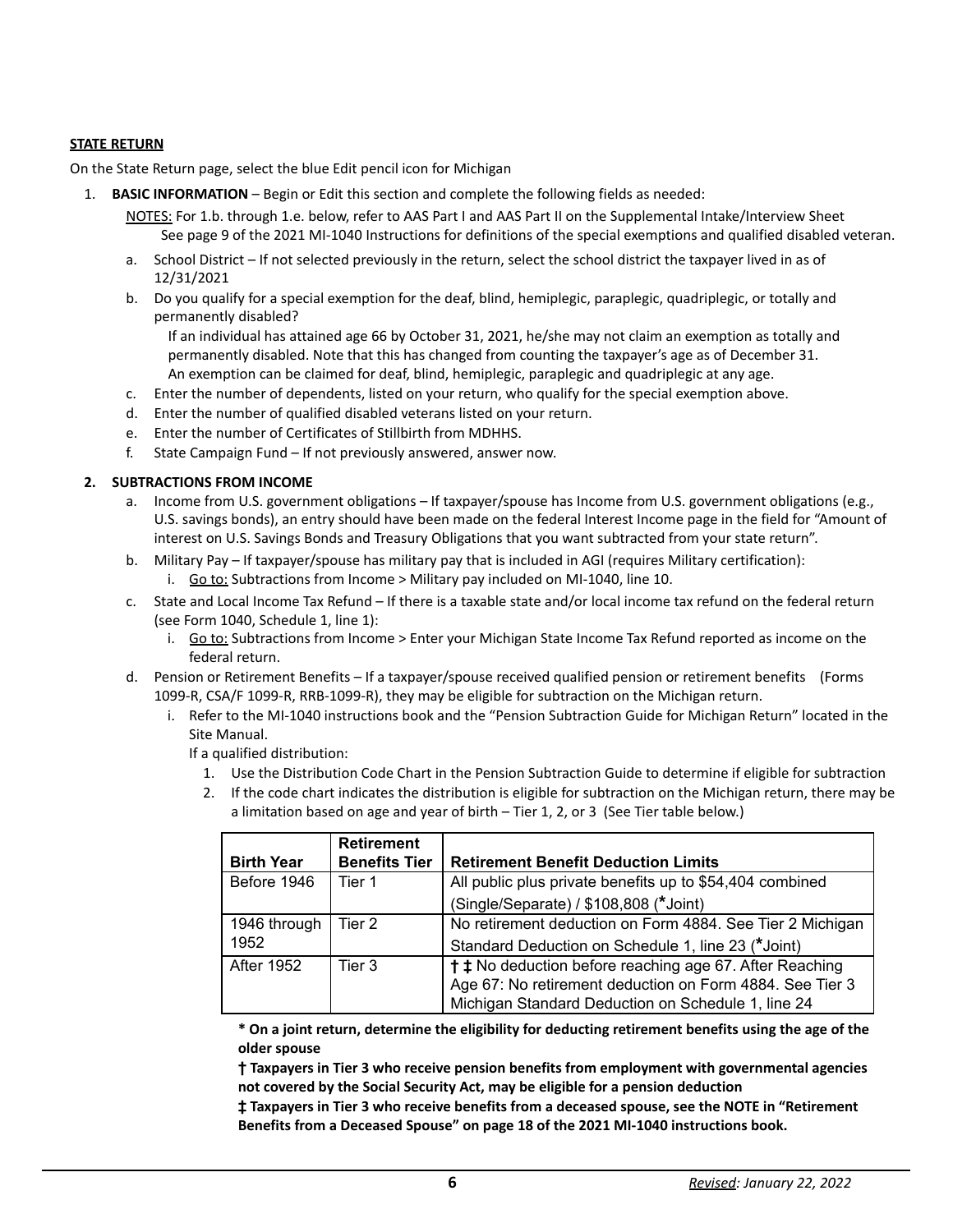3. Follow instructions below in Table 4, Michigan Pension Subtraction, for retirement and pension benefits that are eligible for subtraction

| 2021 TABLE 4 - Michigan Pension Subtraction                                                                                                                                                                                               |                                                                                                                                                                                           |                                                                                                                                                                                                                                                                                                                                                                                                                                                                                                                                                                                                                                                                                                                                                                                                                                         |                                                         |
|-------------------------------------------------------------------------------------------------------------------------------------------------------------------------------------------------------------------------------------------|-------------------------------------------------------------------------------------------------------------------------------------------------------------------------------------------|-----------------------------------------------------------------------------------------------------------------------------------------------------------------------------------------------------------------------------------------------------------------------------------------------------------------------------------------------------------------------------------------------------------------------------------------------------------------------------------------------------------------------------------------------------------------------------------------------------------------------------------------------------------------------------------------------------------------------------------------------------------------------------------------------------------------------------------------|---------------------------------------------------------|
| <b>Source Document</b>                                                                                                                                                                                                                    | <b>Where in TaxSlayer</b>                                                                                                                                                                 | <b>TaxSlayer Instructions</b>                                                                                                                                                                                                                                                                                                                                                                                                                                                                                                                                                                                                                                                                                                                                                                                                           | 2021 MI-1040<br><b>Instructions</b><br><b>Reference</b> |
| 1099-R - U.S. Military<br>and<br>Michigan National<br>Guard<br>retirement benefits<br>RRB-1099 - Tier 1, Blue<br>form<br>(Note: RRB-1099-R, Tier 2<br>Green form, benefits will be<br>automatically subtracted on<br>the Michigan return) | Subtractions from<br>Income > Amount<br>included in MI 1040 Line<br>10 from Military<br>Retirement Benefits due<br>to service in the U.S.<br>Armed Forces or<br>Michigan National Guard   | Regardless of age, subtract U.S. Military<br>and Michigan National Guard retirement<br>benefits<br>Regardless of age, if RRB-1099 Tier 1<br>benefits are included in AGI (federal<br>Form 1040 line 5b), enter the amount in<br>the field for Tier 1 railroad retirement<br>benefits                                                                                                                                                                                                                                                                                                                                                                                                                                                                                                                                                    | Page 13<br>Page 13                                      |
| * ** 1099-R                                                                                                                                                                                                                               | Subtractions from<br>Income > Deductions<br>Based on Year of Birth<br>> Retirement Benefits<br>that are Exempt from<br>Michigan Income Tax<br>> Retirement and<br><b>Pension Benefits</b> | If eligible for subtraction, go to<br><b>Retirement Benefits That Are Exempt</b><br>From Michigan Income Tax, and<br>make applicable page entries. Click on<br><b>Retirement And Pension Benefits</b><br>and select 1099-R from the drop-down<br>menu. (DO NOT select RRB-1099-R<br>and/or military and Michigan National<br>Guard 1099-R on this menu.)<br>* If code 4 distribution is eligible for<br>subtraction, enter deceased spouse<br>information on the Retirement Benefits<br>that are Exempt from Michigan Income<br>Tax page<br>** If SSA exempt and in Tier 2, complete<br>the SSA exempt field(s) on the<br>Deductions for Taxpayers Born before<br>1953 page<br>**If SSA exempt and in Tier 3, complete<br>the SSA exempt field(s) on the<br><b>Retirement Benefits that are Exempt</b><br>from Michigan Income Tax page | Pages 17 - 26                                           |

**\*** If 1099-R has distribution code 4 AND the distribution qualifies for Michigan subtraction, the client must provide the deceased spouse's name, SSN, & year of birth. See "Retirement Benefits from a Deceased Spouse" on page 18 of the MI-1040 instructions book.

**\*\*** Taxpayers who receive pension benefits from employment with governmental agencies not covered by the Social Security Act may be entitled to a greater retirement or pension deduction or Michigan Standard Deduction. See instructions for lines 22C and 22G of Michigan Schedule 1, Additions and Subtractions, on pages 14-15 of the MI-1040 instructions book.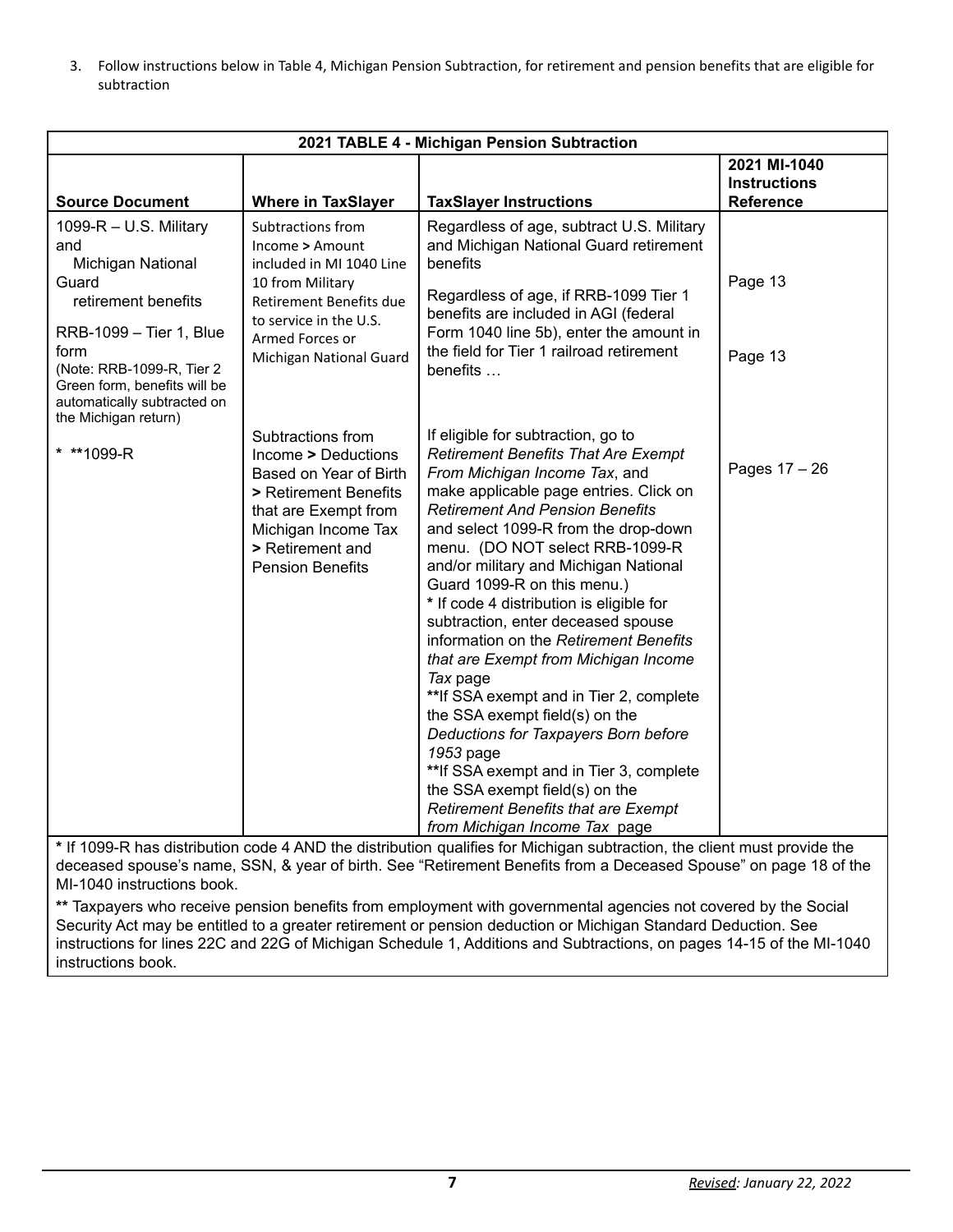4. **CREDITS** – Michigan Homestead Property Tax Credit Claim and Home Heating Credit Claim – Tables 5, 6, and 7 below

| 2021 TABLE 5 - Michigan Homestead Property Tax Credit (See AAS Part III on Supplemental Intake/Interview Sheet) |                                                                                                             |                                                                                                               |                                                          |  |
|-----------------------------------------------------------------------------------------------------------------|-------------------------------------------------------------------------------------------------------------|---------------------------------------------------------------------------------------------------------------|----------------------------------------------------------|--|
| Supplemental Intake / Interview                                                                                 |                                                                                                             |                                                                                                               | 2021 MI-1040                                             |  |
| Sheet - AAS Part III                                                                                            | <b>Source Document</b>                                                                                      | Where in TaxSlayer / Instructions                                                                             | <b>Instructions Reference</b>                            |  |
| Line 2: Homeowner<br>**See Below                                                                                | Summer/Winter Tax Bill,<br>Notice of Assessment,<br>Taxable Valuation and<br><b>Property Classification</b> | Credits > Homestead Property Tax and<br>Home Heating Credit > Homestead<br>Property Tax Credit Claim > Part 1 | Page 31, Lines 9 - 11                                    |  |
| Line 3: Renter                                                                                                  | Lease/ Rent Receipts                                                                                        | Credits > Homestead Property Tax and<br>Home Heating Credit > Homestead<br>Property Tax Credit Claim > Part 2 | Page 28, Rent Eligible<br>for Credit<br>Page 34, Line 52 |  |
| Lines 3a & 3b: Subsidized/Service Fee<br><b>Housing</b><br>See Note 1                                           | Lease/Rent Receipts                                                                                         | Credits > Homestead Property Tax and<br>Home Heating Credit > Homestead<br>Property Tax Credit Claim > Part 3 | Page 34, Line 54<br>See Note 1                           |  |
| Line 4: Special Housing Facility                                                                                | Client Records                                                                                              | SEE SITE COORDINATOR                                                                                          |                                                          |  |

\*\* If needed, visit www.accountingaidresources.org for millage rates

**Note 1:** If housing was both Service Fee and Subsidized, select Service Fee Housing

| 2021 TABLE 6 - Michigan Home Heating Tax Credit (See AAS Part IV on Supplemental Intake/Interview Sheet) |                                                           |                                                                                                                                                             |                                                   |  |
|----------------------------------------------------------------------------------------------------------|-----------------------------------------------------------|-------------------------------------------------------------------------------------------------------------------------------------------------------------|---------------------------------------------------|--|
| Supplemental Intake / Interview<br>Sheet - AAS Part IV                                                   | <b>Source Document</b>                                    | Where in TaxSlayer / Instructions                                                                                                                           | 2021 MI-1040CR-7<br><b>Instructions Reference</b> |  |
| AAS Part IV                                                                                              | Client Records,<br>December 2021/January<br>2022 gas bill | Credits > Homestead Property Tax and<br>Home Heating Credit > Home Heating<br>Credit<br>See Note 2 below for instruction on<br>some of the fields/questions | MI-1040CR-7<br>instructions book                  |  |

# **Note 2:**

- Heat Type Code and Heat Provider Name Code All filers must answer these questions. Renters whose heat is included in his or her rent should ask their landlord for the name of the heat provider and the type of heat in the home.
	- o Heat Type Code: Natural gas = 300. See Table 2 on page 10 of MI-1040CR-7 instructions book for others. (Line 7).
	- o Heat Provider Name Code: DTE = 0900720, Consumers Energy = 0900213. See Table 1 on page 10 of MI-1040CR-7 instructions book for others and instructions for Line 6 on page 6.
	- Heat Provider Name Code. DTE = 0900720. Consumers Energy = 0900213. See page 10 of MI-1040CR-7 for others. (Line 6)
- U.S. Citizen or Qualified Alien Status. Answer will be Yes for most of our clients. See instructions for line 5 on page 6 in the MI-1040CR-7 instructions book.
- **CARE** facility
	- $\circ$  If client lived in one of the listed licensed care facilities for the entire year, select the care facility
	- o If client lived in one of the listed licensed care facilities for part of the year, see the Site Coordinator
- Are you eligible to receive a refund from your heat provider for any overpayment to your heat account? Always answer Yes to this question
- Two or more single adults sharing a home See the Site Coordinator and instruction for Shared Housing Standard Allowance on page 5 of the MI-1040CR-7 instructions book.
- Occupancy dates If client was an eligible homeowner or renter for just part of the year, enter dates he or she was eligible.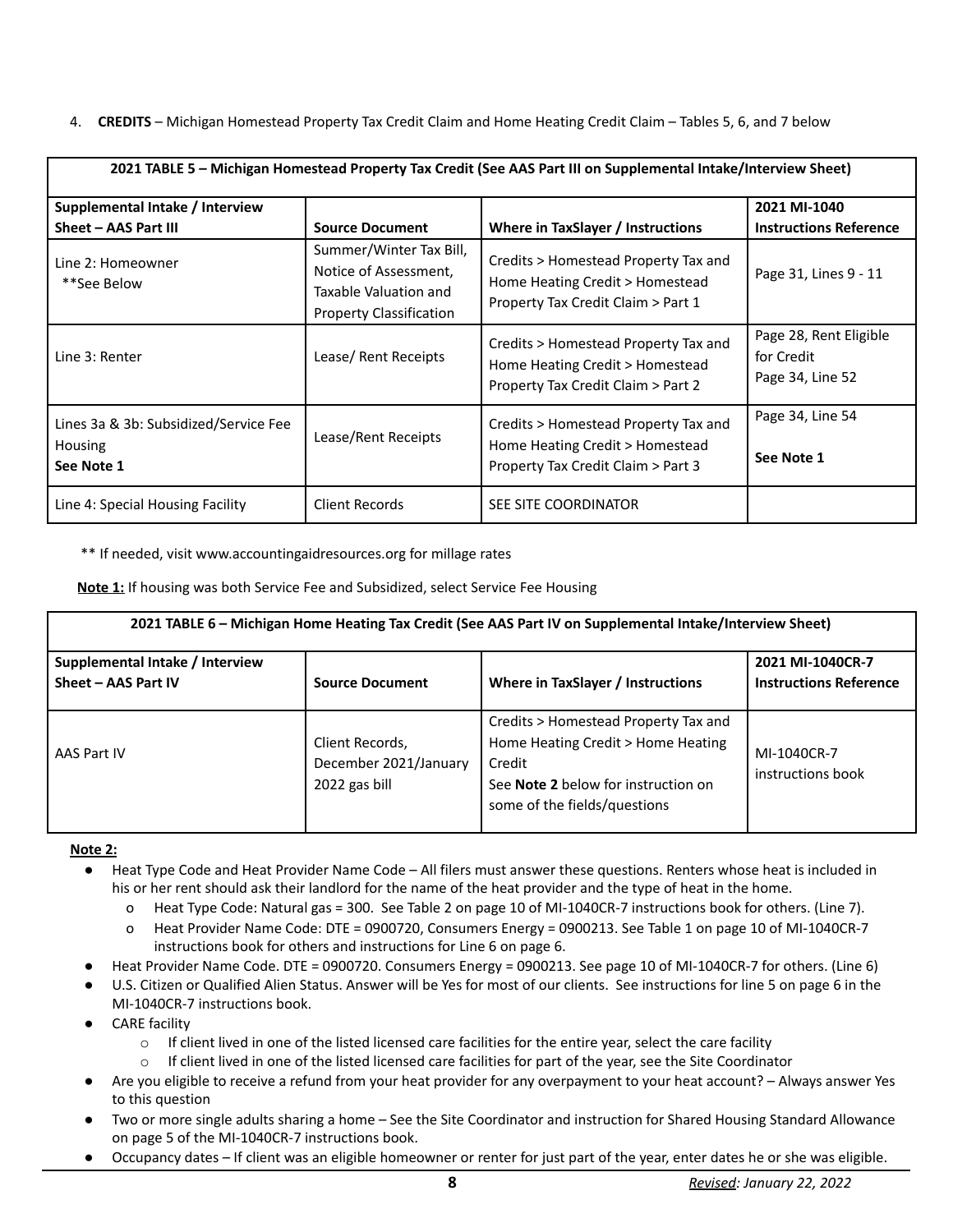|                                                                                                                                                              |                                                                             | 2021 TABLE 7 - Nontaxable Income for Michigan Total Household Resources (Part V on Supplemental Intake Sheet)<br>and Health Insurance deduction for Total Household Resources (Part VI on Supplemental Intake Sheet) |                                                       |
|--------------------------------------------------------------------------------------------------------------------------------------------------------------|-----------------------------------------------------------------------------|----------------------------------------------------------------------------------------------------------------------------------------------------------------------------------------------------------------------|-------------------------------------------------------|
| Supplemental Intake / Interview<br>Sheet - AAS Part V, Nontaxable<br>Income                                                                                  | <b>Source Document</b>                                                      | <b>Where in TaxSlayer:</b><br><b>Homestead Property Tax and Home</b><br>Heating Credit page; enter amount(s)<br>on the TaxSlayer lines described below:                                                              | 2021 MI-1040<br><b>Instructions Book</b><br>Reference |
| 1. Child Support                                                                                                                                             | <b>Client Records</b>                                                       | Enter amount of Child Support received<br>during the tax year                                                                                                                                                        | Page 32, Line 22                                      |
| 2. Workers' Compensation<br>VA (Dept. of Veteran<br>Affairs) benefits                                                                                        | Letter/Client<br>Records<br>Letter from<br>VA/Client Records                | Enter any Workers compensation,<br>veterans disability compensation and<br>pension benefits that you received and<br>are not included in your Federal income                                                         | Page 32, Line 26                                      |
| 3. FIP & other Michigan DHHS<br><b>Benefits</b>                                                                                                              | <b>Client Annual</b><br>Statement from<br><b>MDHHS</b>                      | Enter the amount of FIP and other<br>MDHHS benefits you received. DO NOT<br><b>INCLUDE Food Assistance Program</b><br>benefits                                                                                       | Page 32, Line 27                                      |
| 4. Supplemental Security<br>Income (SSI) (rec'd. by<br>taxpayer/spouse and for<br>dependent(s)) AND Social<br>Security benefits received<br>for dependent(s) | Letter for SSI<br>Form SSA-1099 (for<br>dependents)                         | Enter any additional Social Security<br>Benefits and Supplemental Security<br>Income (SSI) that you did NOT report on<br>your federal tax return                                                                     | Page 32, Line 21                                      |
| 5. Gifts/Assistance                                                                                                                                          | <b>Client Records</b>                                                       | Enter the amount of gifts or expenses<br>paid on your behalf                                                                                                                                                         | Page 32, Line 24                                      |
| 6. Other Nontaxable Income:<br>• State SSI<br>• 5049 Worksheet - If MFS return,<br>see Site Coordinator<br>• Other nontaxable income                         | State SSI - Client<br>Records/Letter<br>from MDHHS<br><b>Client Records</b> | Enter any other nontaxable income<br>Enter the description of other nontaxable<br>income                                                                                                                             | Page 32, Line 25                                      |
|                                                                                                                                                              |                                                                             | 2021 TABLE 7 (continued) - Health Insurance deduction for Total Household Resources (Part VI on Supplemental Intake Sheet)                                                                                           |                                                       |
| Supplemental Intake / Interview<br>Sheet - AAS Part VI, Health<br><b>Insurance</b>                                                                           | <b>Source Document</b>                                                      | <b>Where in TaxSlaver:</b><br><b>Homestead Property Tax and Home</b><br>Heating Credit page; enter amount(s)<br>on the TaxSlayer lines described below:                                                              | 2021 MI-1040<br><b>Instructions Book</b><br>Reference |
| 1. Medical Insurance or HMO<br>premiums paid other than<br>Medicare<br>2. Automobiles insured                                                                | <b>Client Records</b>                                                       | Enter the Medical insurance or HMO<br>premiums you paid for you or your family<br>(Enter the total from the AAS Michigan<br>Supplemental Intake/Interview Sheet)                                                     | Page 33, Line 31                                      |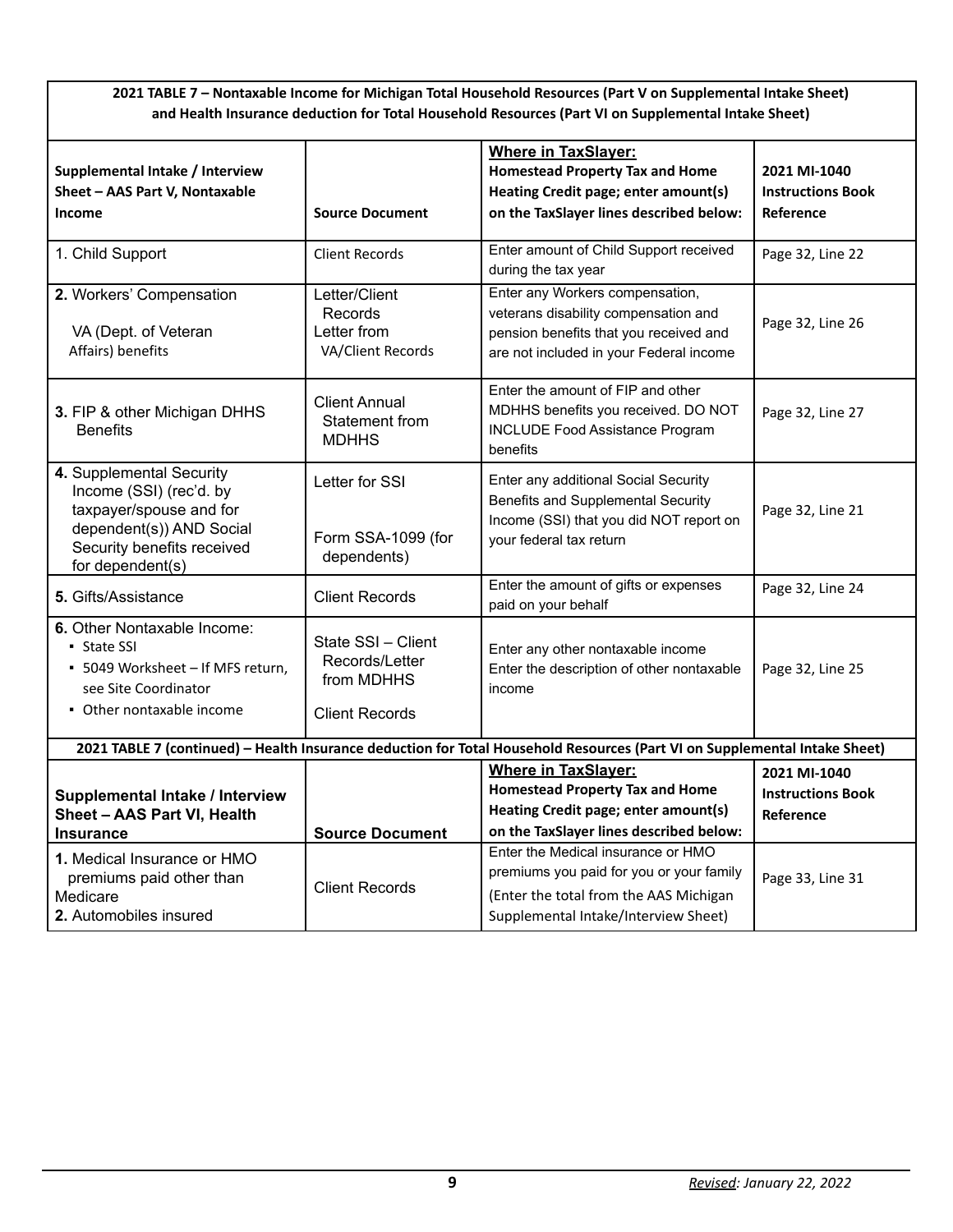# **5. CITY OF DETROIT RETURN** – Tables 8 and 9 below

|                                                                                                                                              | 2021 TABLE 8 - City of Detroit Resident Return  |                                                                                                                                        |                                                 |
|----------------------------------------------------------------------------------------------------------------------------------------------|-------------------------------------------------|----------------------------------------------------------------------------------------------------------------------------------------|-------------------------------------------------|
|                                                                                                                                              | <b>Source Document</b>                          | Where in TaxSlayer / Instructions                                                                                                      | <b>City of Detroit Instruction</b><br>Reference |
| Additions – (1099-R Distribution Code 1)                                                                                                     | 1099 $-R$ with Code 1<br>in Box 7               | Michigan Return > City of Detroit<br>Return > Resident Return ><br>Additions                                                           | Page 6, Line 28                                 |
| <b>Subtractions</b>                                                                                                                          | 1099-R with Code 2 or<br>4 (certain situations) | If TaxSlayer incorrectly<br>subtracts a code 2 or 4<br>distribution, an entry on the<br>Additions page is necessary to<br>offset this. | Page 6, Lines 30 thru 36                        |
|                                                                                                                                              | SSA-1099, 1099-G                                | TaxSlayer will complete (See<br>Site Coordinator for all others)                                                                       |                                                 |
| Payments and Credits*                                                                                                                        | W-2, Client Records                             | Michigan Return > City of<br>Detroit Return > Resident<br>Return > Payments and Credits                                                | Page 5, Lines 17 thru 20                        |
| Credit for Income Taxes Paid to Another<br>$City*$                                                                                           |                                                 | See Site Coordinator*                                                                                                                  |                                                 |
| <b>Detroit Miscellaneous Forms</b>                                                                                                           |                                                 | See Site Coordinator                                                                                                                   |                                                 |
| *Note: If client worked in another taxing city (Hamtramck, Highland Park, etc.) and lived in Detroit, start with non-resident<br>city return |                                                 |                                                                                                                                        |                                                 |

| 2021 TABLE 9 - City of Detroit Non-Resident Return                                               |                        |                                                                                                                    |                                                 |  |
|--------------------------------------------------------------------------------------------------|------------------------|--------------------------------------------------------------------------------------------------------------------|-------------------------------------------------|--|
|                                                                                                  | <b>Source Document</b> | Where in TaxSlayer / Instructions                                                                                  | <b>City of Detroit Instruction</b><br>Reference |  |
| Income - Wage Allocation                                                                         | <b>Client Records</b>  | See Site Coordinator                                                                                               | Page 8, Line 9b                                 |  |
| <b>Subtractions</b>                                                                              |                        | See Site Coordinator                                                                                               | Page 9, Lines 28 thru 33                        |  |
| Payments and Credits*<br>Credit for 2 Cities * (if filing a<br>resident return with another city |                        | Michigan Return > City of<br>Detroit Return > Nonresident<br>Return > Payments and Credits<br>See Site Coordinator | Page 8, Lines 21 & 22                           |  |
| <b>Detroit Miscellaneous Forms</b>                                                               |                        | See Site Coordinator                                                                                               |                                                 |  |